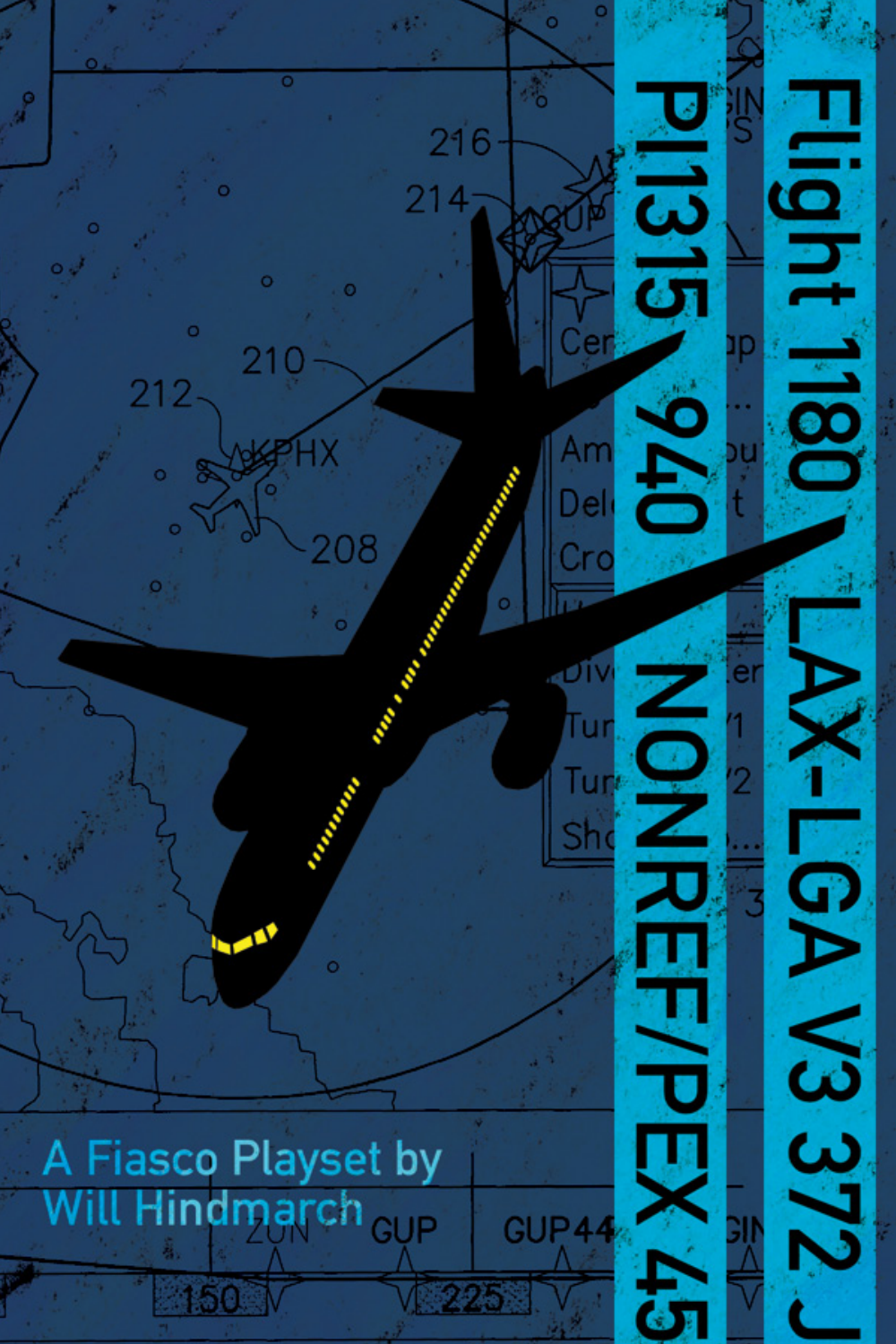## FLIGHT 1180

#### **CREDITS**

Written by Will Hindmarch

Edited by Steve Segedy

Cover by Jason Morningstar

"Flight 1180" was Playset of the Month, July 2012.

#### BOILERPLATE

This playset is an accessory for the *Fiasco* role-playing game by Bully Pulpit Games.

This playset is copyright 2010 by Will Hindmarch. *Fiasco* is copyright 2009 by Jason Morningstar. All rights are reserved.

For more information about *Fiasco* or to download other playsets and materials, visit [www.bullypulpitgames.com](http://www.bullypulpitgames.com).

If you'd like to create your own playset or other *Fiasco*-related content, we'd like to help. Write us at [info@bullypulpitgames.com.](mailto:info%40bullypulpitgames.com?subject=)



"When you play, play *hard*." - Theodore Roosevelt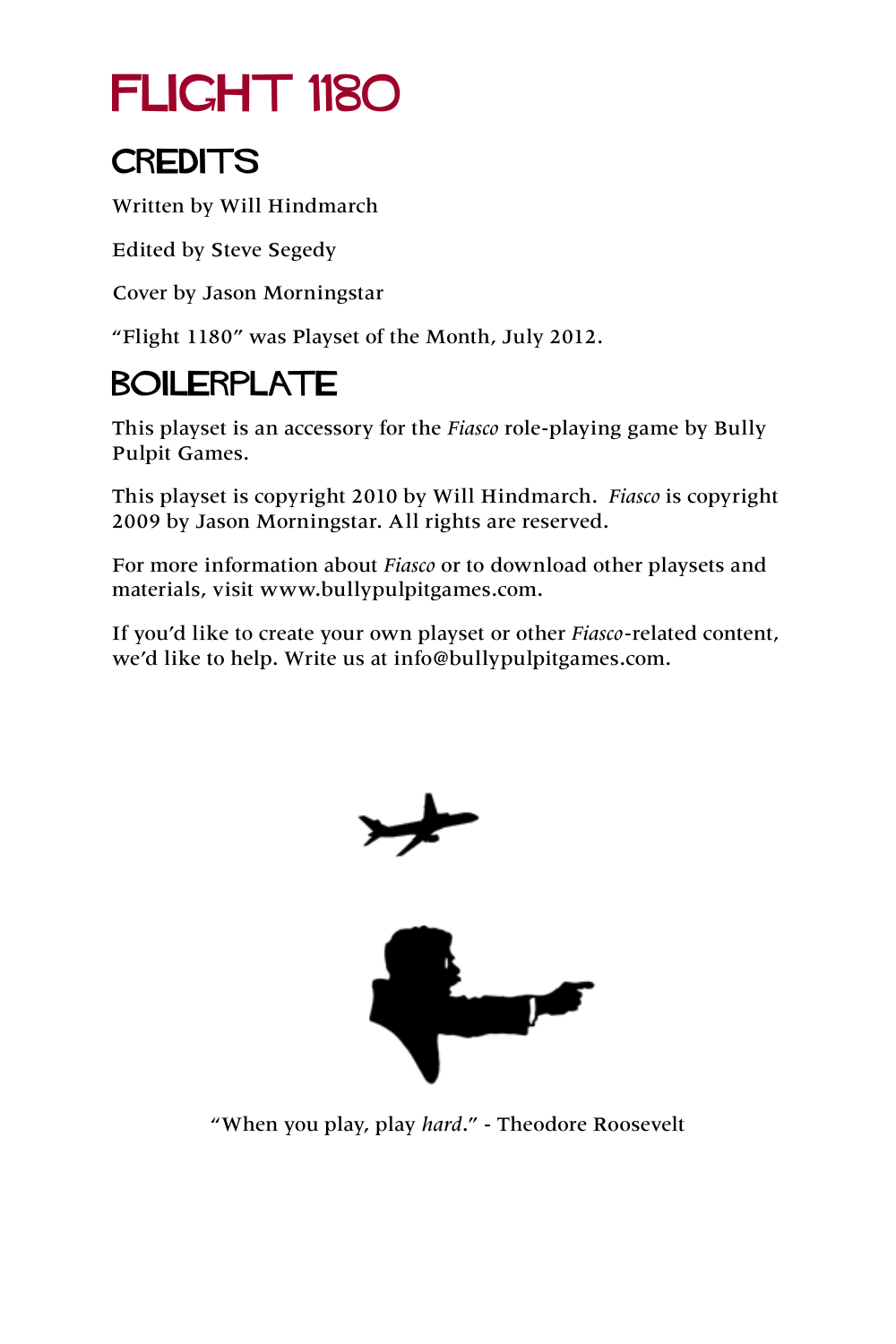## THE SCORE

#### Up In the Air

Baggage. Even if you think you checked it all in the terminal, you're bringing some on board with you. Baggage. Everyone's got some and in the confines of an aircraft it surrounds us and mingles together. Is this your bag or mine? Is there a better metaphorical juxtaposition in air travel than "baggage carousel," where your personal baggage gets to ride the horsies?

#### STRUCTURE AND FLASHBACKS

The titular flight in this playset is meant to hold the story together, but it probably shouldn't be the whole story. While every player's character should be on 1180, to maximize the mayhem, note how coincidental that might make things—the frequent flyer is also a smuggler and his ex is on the flight with him? This is good. This is a messed-up flight. Embrace the cockamamie circumstances that put all these people on the same flight. Flights are bottlenecks.

Play out flashbacks, if you want, to LA or the Pacific islands or office towers that lead up to the flight. Play out flashbacks set during the week, the month, the decade before the flight. The first Act is a great time for this. Here's an unofficial rule to observe: to play a flashback scene, first describe what you're character's physically doing on the plane—fiddling with a watch, bugging his seat-mate, pretending to read, etc. Use dialogue if you want. It helps set up context and contrast for your flashback scene.

Be careful with flashforwards, here. If you jump ahead to *after* the flight, you let some of the tension out. Think about this: how are the people who get off the plane different from when they got on?

People are usually pretty boring on planes but this game's called *Fiasco*, so try this: make at least one Tilt element take place on the plane. That way some of Act Two's juices spill over to the flight itself.

#### MOVIE NIGHT

*Airplane!, Passenger 57, Executive Decision, Ekipazh, Lost (TV)*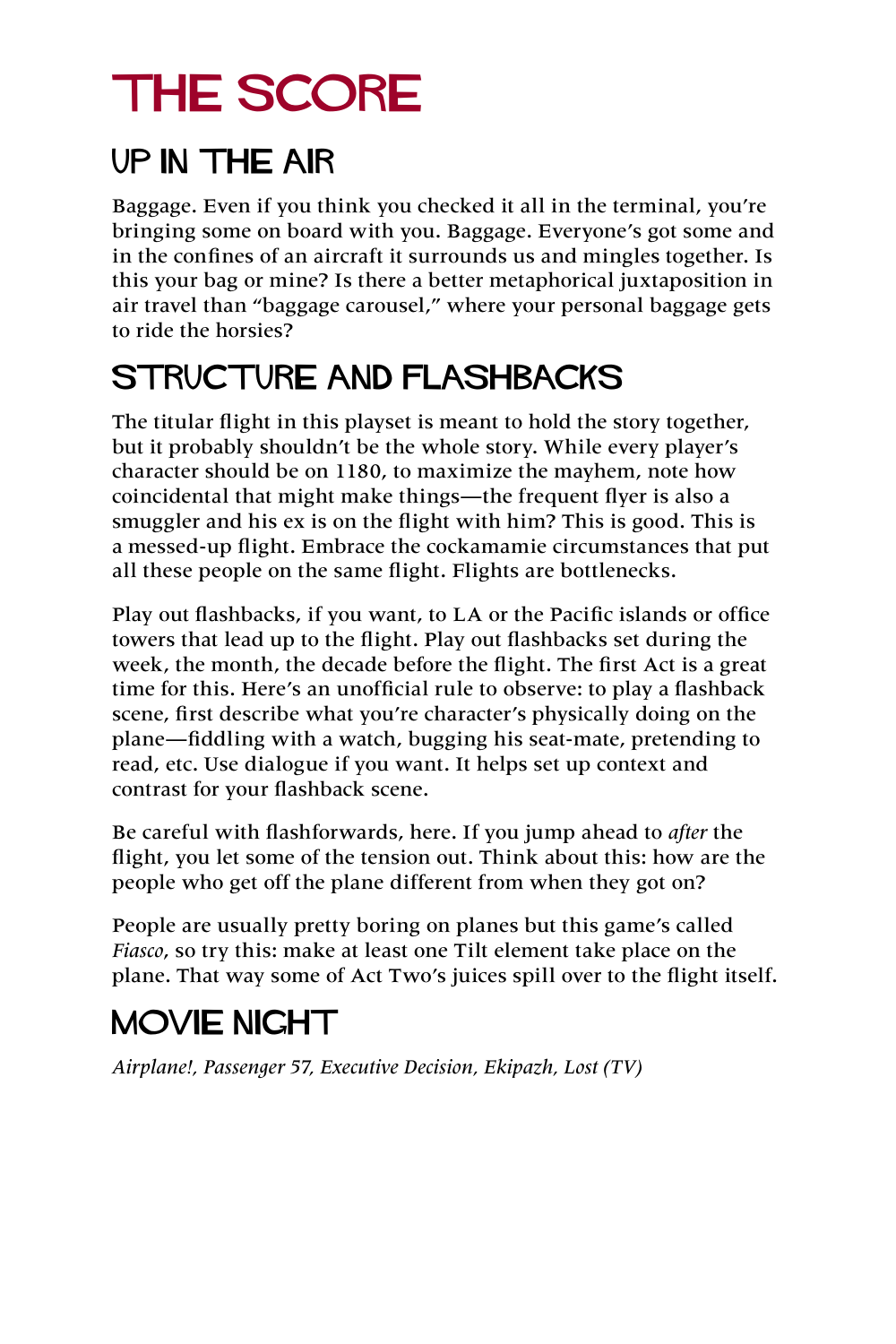# relationships...

#### 1 Family

- $\lceil \cdot \rceil$  Siblings, headed home for the funeral
- $\Gamma$  Cousins, estranged since the spat in school
- $\vec{3}$  Parent and child, withholding their love
- $\boxed{\therefore}$  Siblings, faking affection
- $\mathbb{E}$  Grandparent and child, straining across a gulf of years
- **11** Parent and child, reunited after months

### 2 Work

- $\lceil \cdot \rceil$  Peers feigning camaraderie
- $\lceil \cdot \rceil$  Newly promoted boss and passed-over colleague
- $\cdot$  Irresponsible executive and responsible assistant
- $\therefore$  Responsible executive and fuck-up assistant
- $\mathbb{E}$  Comrades returning from a disastrous meeting
- **1** Rival conventioneers

### 3 Coincidence

- $\lceil \cdot \rceil$  A minor or local celebrity and an eager fan
- $\Gamma$  Met at the airport bar prior to the flight
- $\ddot{\cdot}$  Old high-school enemies reunited on the flight
- $\therefore$  The sick passenger and the doctor on board by chance
- $\mathbb{E}$  The nosy middle-seater and the flight-fearing passenger
- **Friends of friends oddly seated next to each other**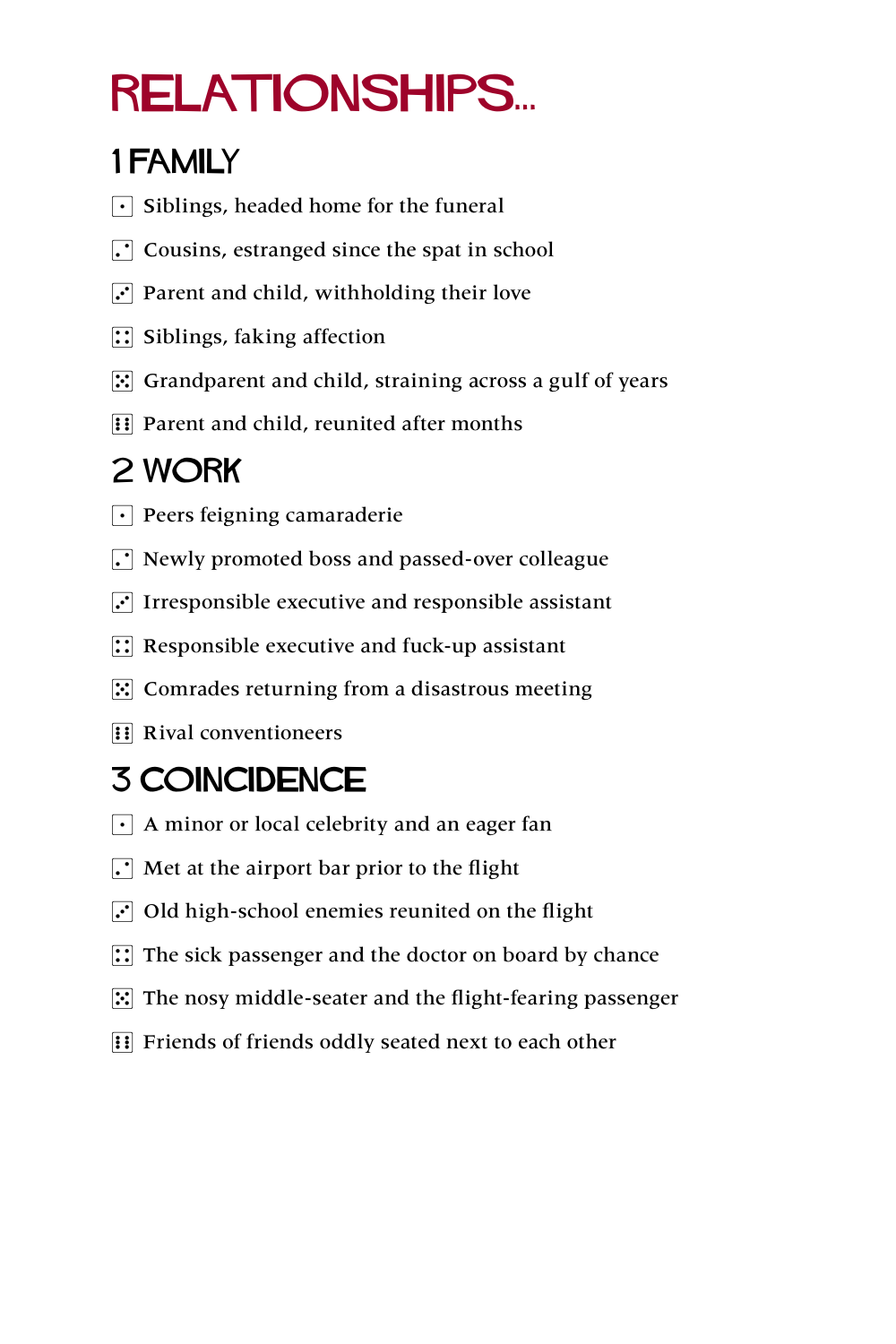#### 4 Romance

- $\lceil \cdot \rceil$  Newlyweds, coming back from a disastrous honeymoon
- $\Gamma$  A devoted couple, strained to breaking by airport stress
- $\overline{3}$  Broke up on vacation, stuck flying back together
- $\boxed{\therefore}$  Just met, and made out, in the airport
- $\mathbb{E}$  Spouses trying for a second honeymoon
- **Fig.** The cheater and the lover flying to a weekend tryst

#### 5 Agents of the Sky

- $\lceil \cdot \rceil$  The smitten passenger and the oblivious flight attendant
- $\Gamma$  The brand-new flight attendant and the old pro
- $\cdot$  The frequent flyer and a familiar flight attendant
- $\therefore$  The furious passenger and the indignant flight attendant
- $\therefore$  The ill flight attendant and someone who thinks he's faking
- **FEE The take-charge passenger and the take-charge flight attendant**

#### 6 Crime or, well, "crime"

- $\lceil \cdot \rceil$  An ex-con and an ex-cop, seated together by chance
- $\Gamma$  A con artist and a mark
- $\overline{3}$  Two penny-ante "fugitives" from something other than justice
- $\boxed{\therefore}$  First-time smugglers
- $\mathbb{E}$  Retired rival B&E experts headed toward new lives
- **13** A retired bounty-hunter and a current bond-jumper

## ...Aboard Flight 1180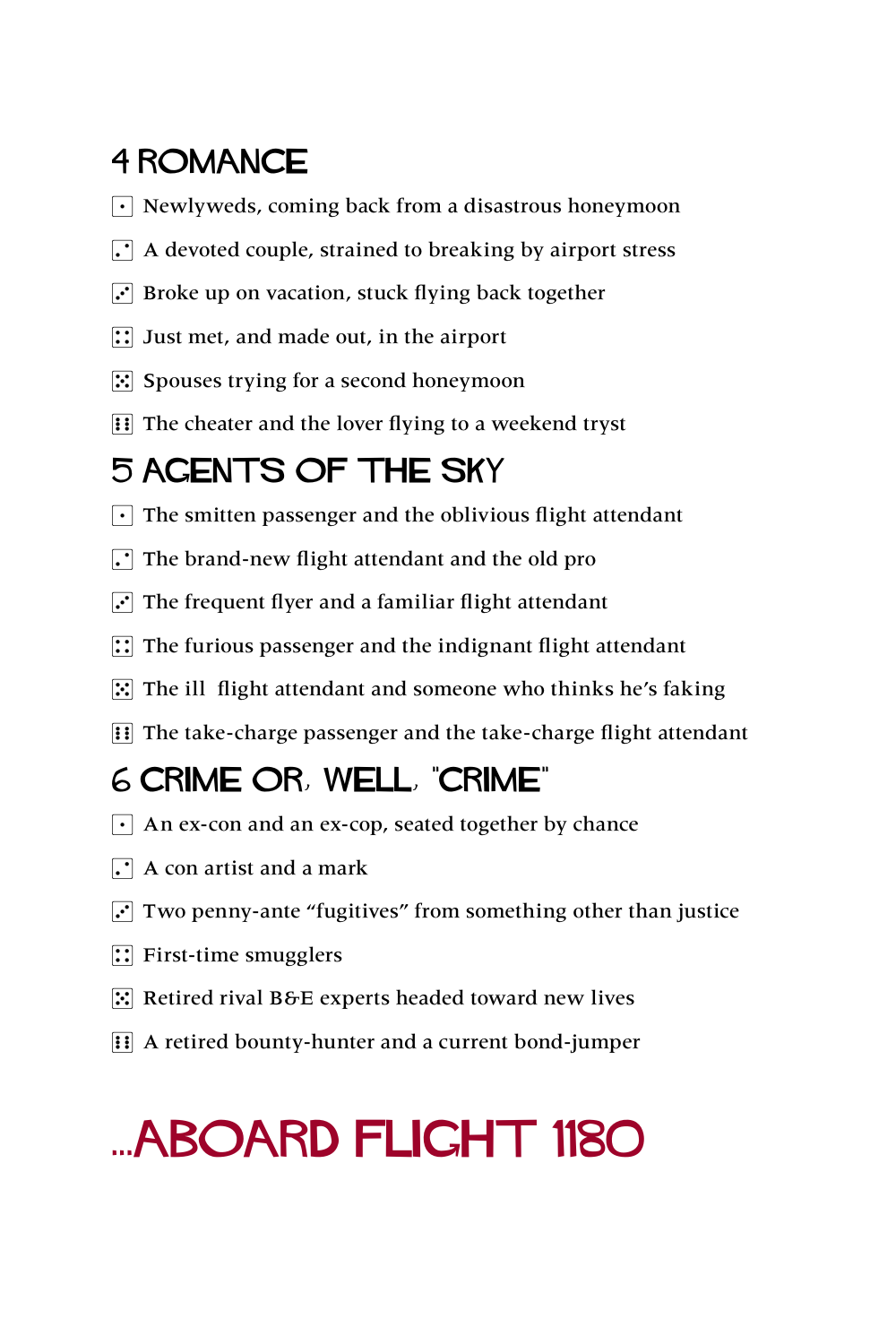### NEEDS...

#### 1 TO GET AWAY

- $\lceil \cdot \rceil$  ... from the evidence left behind
- $\Gamma$  ... from that bitch before it's too late
- $\overline{S}$  ...with the goods
- $\boxed{\therefore}$  ... from the bastard who bought your ticket
- $\mathbb{E}$  ... from the passenger next to you
- $\overline{ii}$  ...with adultery

#### 2 TO GET RICH

- $\lceil \cdot \rceil$  ... like in the deal
- $[$ .  $]$  ...by inheriting more than your share
- $\ddot{\cdot}$  ...by selling what's inside your suitcase
- $\boxed{::}$  ...without the others finding out
- $\mathbb{E}$  ... using inside information you don't have yet
- **11** ... off the insurance money

#### 3 TO Get Back

- $\lceil \cdot \rceil$  …in time for the funeral
- $\Gamma$  ... your freedom
- $\overline{3}$  ...to the way things were before this trip
- $\boxed{\therefore}$  ...your passport
- $\mathbb{E}$  ...without anyone finding out you were gone
- **1** …your reputation as a badass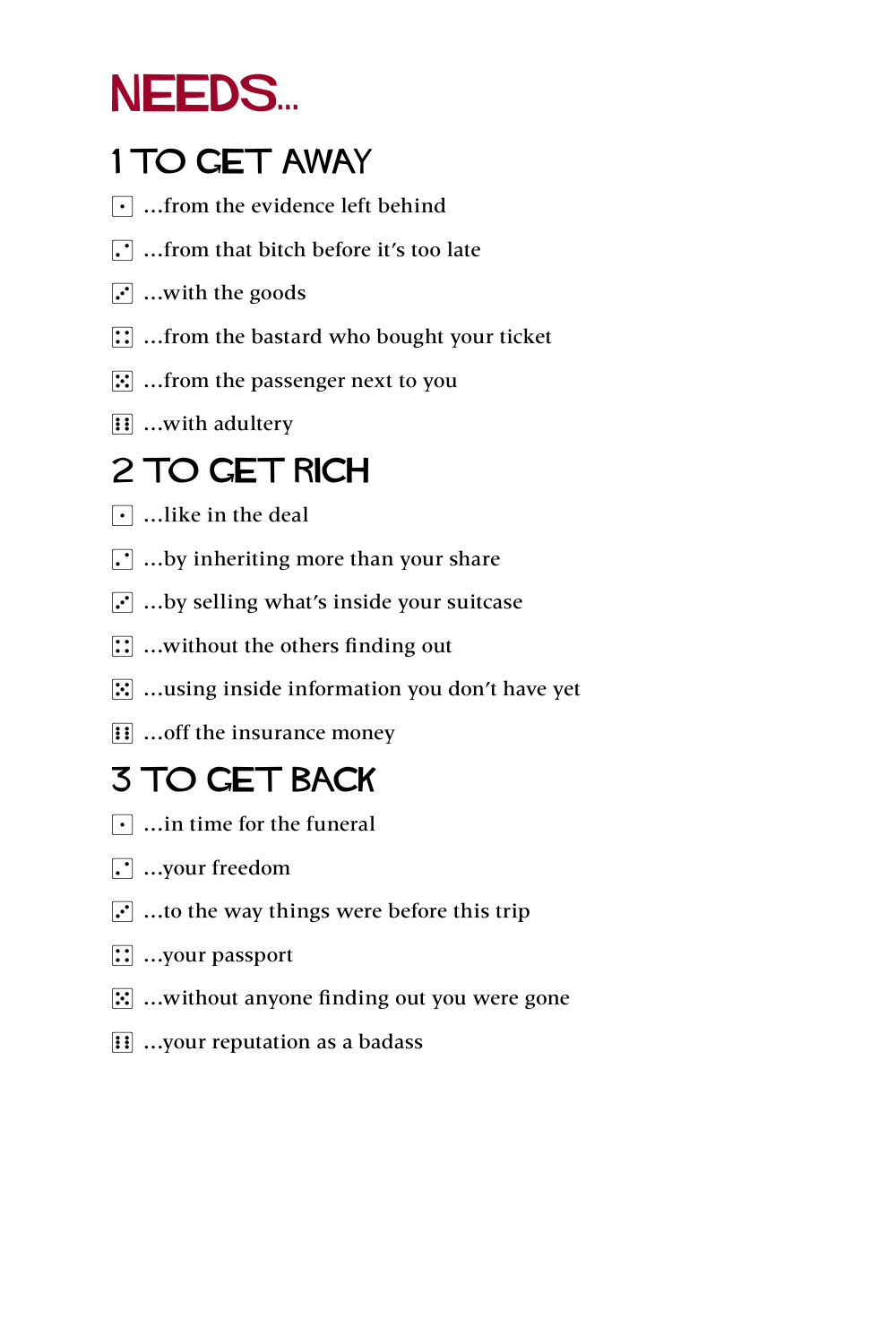#### 4 TO Get Laid

- $\lceil \cdot \rceil$  ...before you return to your ordinary life
- $\boxed{\cdot}$  ... in the freaking sky!
- $\ddot{\mathbf{3}}$  ...to prove you can do better than last time
- $\boxed{\therefore}$  ... and not regret it
- $\mathbb{E}$  ...without getting caught
- $\boxed{ii}$  ...to know that you still can

#### 5 To Get Respect

- $\lceil \cdot \rceil$  ...that's long overdue, that you fucking earned
- $\Gamma$  ...that you lost on this trip
- $\ddot{\cdot}$  ... from that asshole who got what's yours
- $\boxed{\therefore}$  ... from your dead father
- $\boxed{5}$  ... from the press
- **11** ...from these fucking passengers

#### 6 TO Get The Truth

- $\lceil \cdot \rceil$  ...about your inheritance
- $\Gamma$  ...about why they left
- $\ddot{\cdot}$  ... about who sold you out
- **1**: ... about why it ended so badly
- **5** ... about why you were overlooked
- **11** …and then tell the whole world about it

## ...Aboard Flight 1180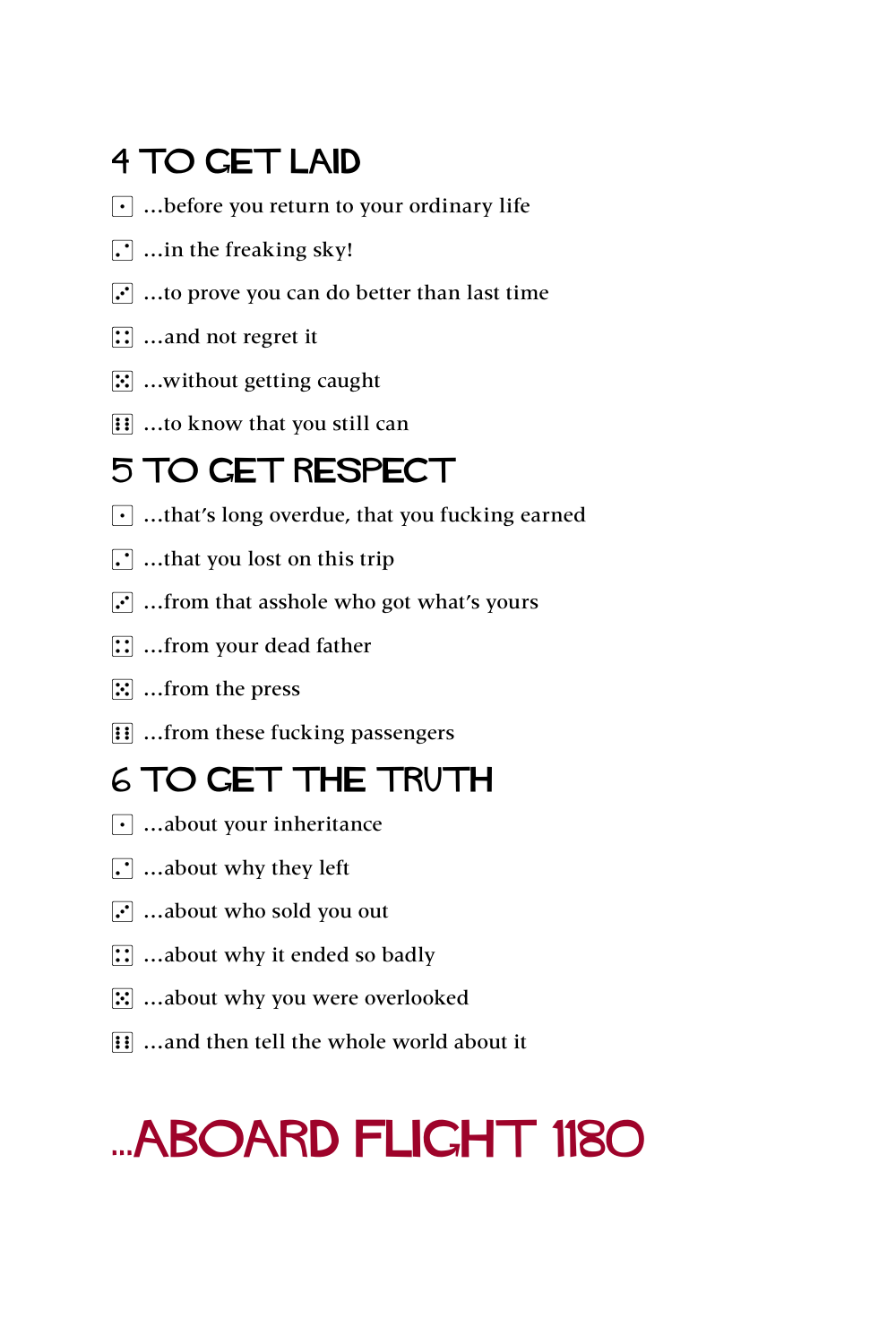## LOCATIONS...

#### 1 In The Air

- $\lceil \cdot \rceil$  The emergency exit row
- $\Gamma$  Down in the hold
- $\overline{3}$  The suffocating airplane bathroom
- $\boxed{\therefore}$  Row 3, in the first-class cabin
- $\mathbb{E}$  Row 22, by the window
- $\mathbf{F}$  The galley, with the curtain drawn

#### 2 Around the Airport - Flashback

- $\lceil \cdot \rceil$  The crowded cab stand at the hotel
- $\Gamma$  On the shuttle bus with half a dozen other poor schlubs
- $\ddot{\cdot}$  In the smoking lounge at the airport
- $\therefore$  In the handicapped stall of the airport bathroom
- $\mathbb{E}$  A half-assed airport franchise bar and grill
- **11** At the ticket counter, behind an irate customer

#### 3 Back Home - flashback

- $\lceil \cdot \rceil$  In the bedroom, before this whole mess started
- $\Gamma$  In the car, just after the accident
- $\ddot{\cdot}$  At the hospital, before you knew how bad it was
- $\mathbb{R}$  At work, when you got the assignment
- $\mathbb{E}$  In the kitchen, when you began to suspect
- **11** At the Rusty Nail, after closing, when there was still hope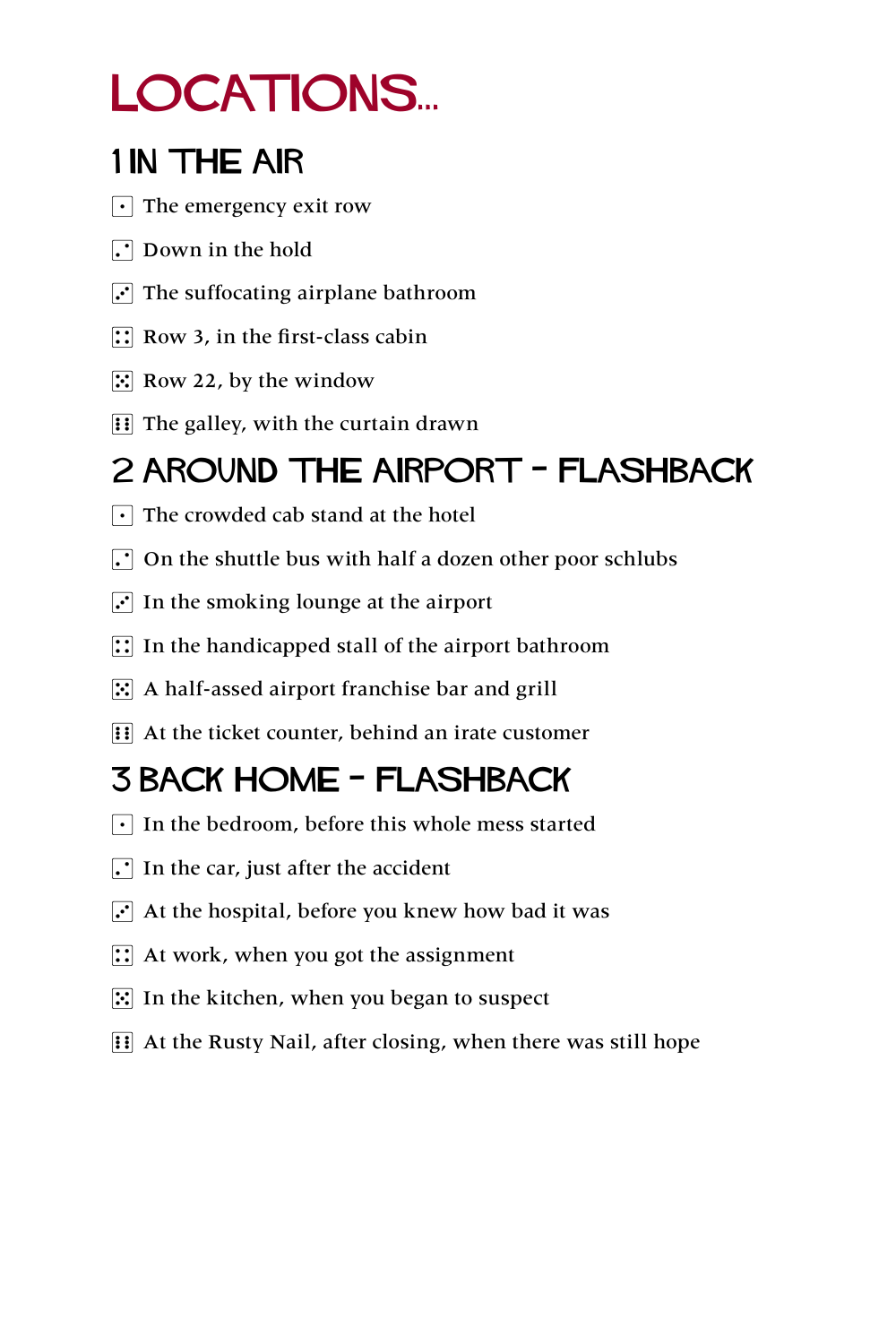#### 4 Way Back When - flashback

- $\lceil \cdot \rceil$  The bathroom in high school, before you knew better
- $\Gamma$  In the burning garage, just before the worst of it
- $\vec{v}$  At the hospital, the day you met, you think
- $\boxed{\therefore}$  In the restaurant, celebrating the big day
- $\mathbb{E}$  That day in the elevator, when you lied
- $\mathbf{F}$  In the alley behind the jewelry shop

#### 5 Point of Departure - Flashback

- $\lceil \cdot \rceil$  The convention floor, with just an hour left to go
- The Tasty Place Noodle House, just as they're trying to close
- $\cdot$  Club Intensity, where they dance in cages
- $\mathbb{R}$  The rooftop restaurant, which spins too fast
- $\mathbb{E}$  The hotel bathroom, morning of the flight
- **Fig.** The convenience store at an inconvenient hour

#### 6 Final Destination

- $\lceil \cdot \rceil$  In a field of wildflowers, near the emergency slide
- $\Gamma$  In the woods, where they'll never find you. Maybe.
- $\ddot{\cdot}$  The booking room of a New York police station
- $\therefore$  The lawyer's office, later than you should be there
- $\mathbb{E}$  In the ICU, where the machines chirp like birds
- $\overline{H}$  The morgue

### ...Surrounding Flight 1180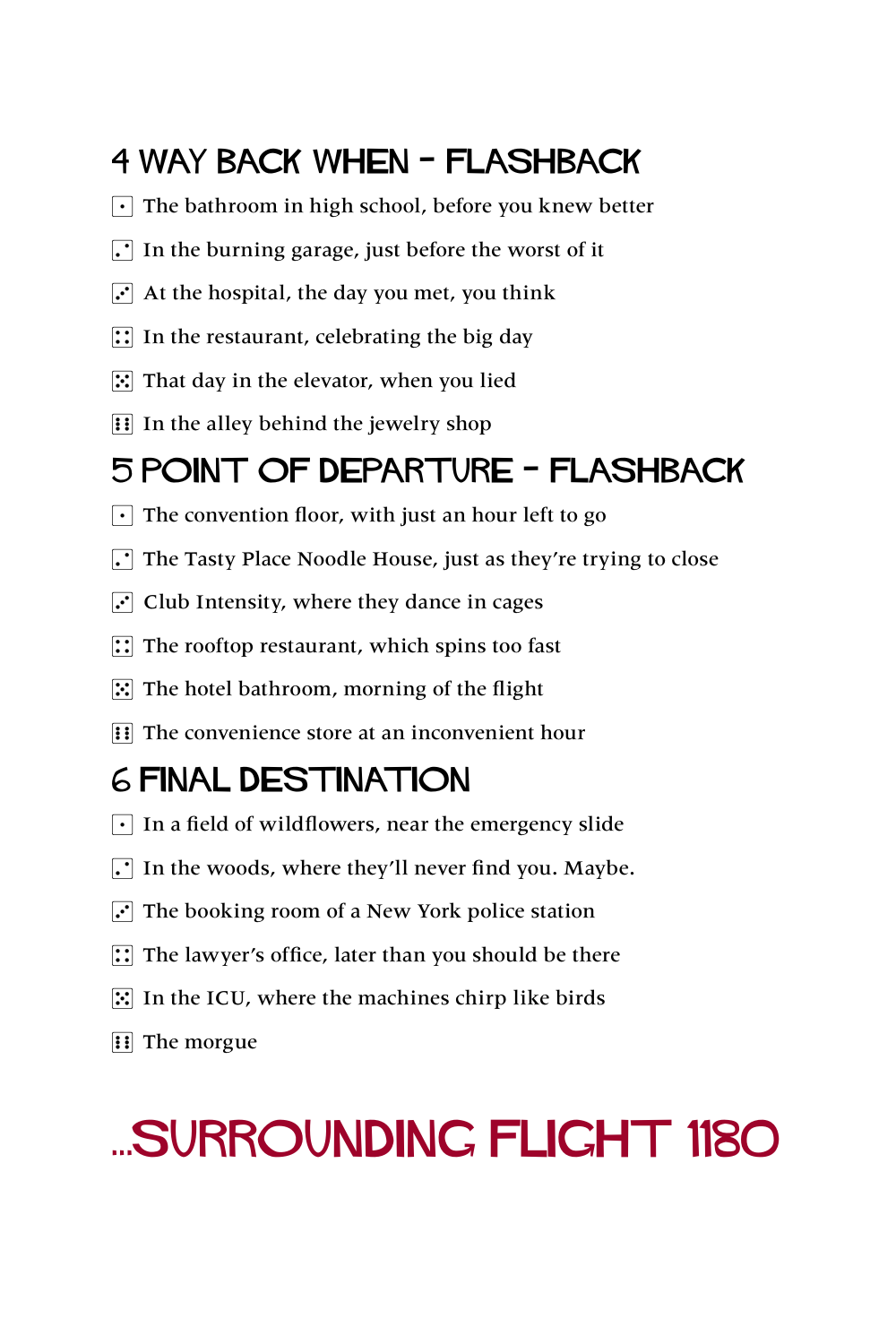### OBJECTS...

#### 1 EMBARRASSING

- $\lceil \cdot \rceil$  Pornography, lots of pornography
- $\Gamma$  Love letters you never sent
- $\overline{S}$  Your pay stub
- $\boxed{\therefore}$  Prescription you need to get filled
- $\mathbb{E}$  Your underwear, not where it should be
- **1** Toupee, on backwards

#### 2 CONTRABAND

- $\cdot$  4.5 oz. of foreign alcohol
- 2 Load of pirated DVDs
- $\cdot$  Leaky balloon of heroin
- $\left| \right|$  Just enough marijuana to secure a trafficking charge
- $\boxed{5}$  Knife, let on the plane by accident
- **11 Small stack of fresh passports**

#### 3 Sentimental

- $\lceil \cdot \rceil$  Wedding band, ruined
- $\Gamma$  The photo, all that's left
- $\overline{3}$  The ticket stub, from back when
- $\boxed{\therefore}$  Watch, not technically given to you
- $\boxed{5}$  Locket with a key inside
- **1**: Wedding band, thought lost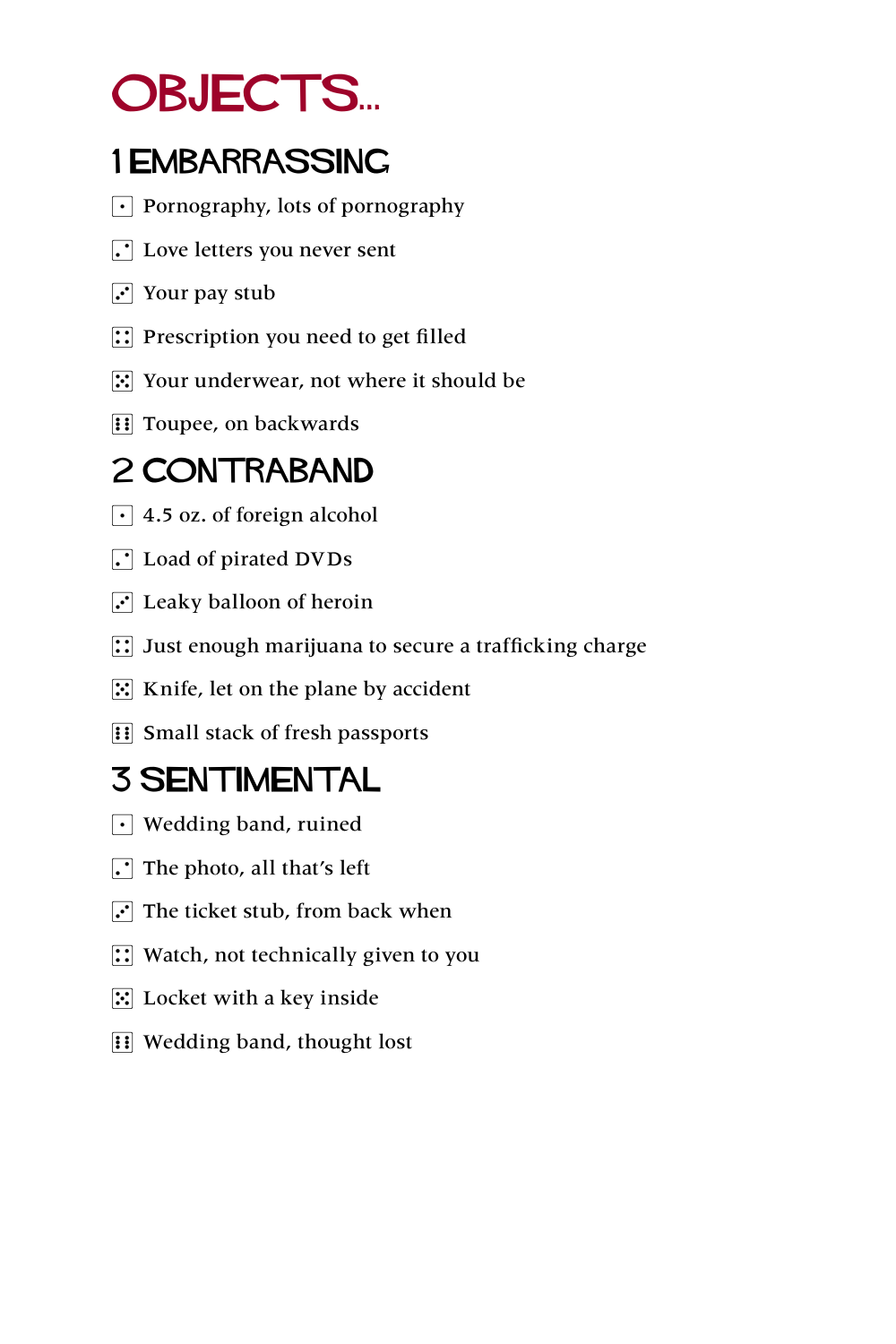#### 4 Informational

- $\lceil \cdot \rceil$  Cell phone with telling contacts in it
- $\lceil \cdot \rceil$  An iPad with your diary on it
- $\overline{3}$  Newspaper that says what you did, if you read it right
- $\therefore$  Digital camera with photos of you doing what you did
- $\mathbb{E}$  Receipts, which don't support your lies
- $\mathbf{H}$  Her voicemail message, which is probably a lie

#### 5 Valuable

- $\lceil \cdot \rceil$  Diamond ring, engraved for someone else
- $\lceil \cdot \rceil$  \$14,000 in small bills
- $\vec{3}$  Endorsed check for \$22,498.00
- $\mathbb{R}$  Prototype next generation smart phone
- $\mathbb{E}$  First-edition book that's worth more than your house
- **11** Design for the next big project

#### 6 SECRET

- $\lceil \cdot \rceil$  Conversation, overheard
- $\Gamma$  Air marshal's Zippo lighter
- $\Gamma$  The plan, all written out
- $\mathbb{R}$  A confession, meant just for one person
- $\mathbb{E}$  A promise that may yet be kept
- **1** A child, hidden away

### ...Aboard Flight 1180